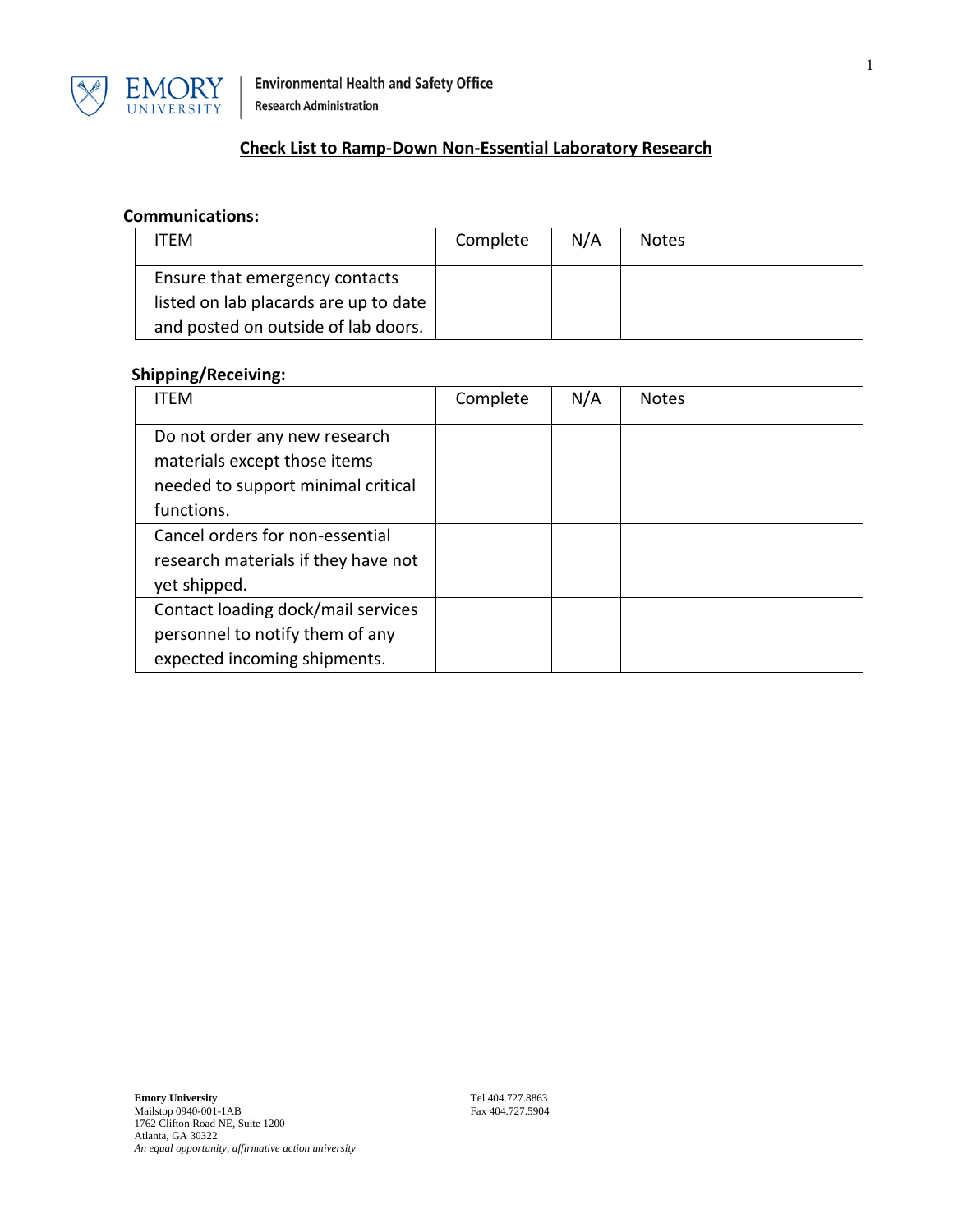

## **Research Materials**

| <b>ITEM</b>                           | Complete | N/A | <b>Notes</b> |
|---------------------------------------|----------|-----|--------------|
| Freeze down any biological stock      |          |     |              |
| material for long term storage.       |          |     |              |
| Fill dewars and cryogen containers    |          |     |              |
| for sample storage and critical       |          |     |              |
| equipment.                            |          |     |              |
| Consult with DAR about current        |          |     |              |
| animal care concerns                  |          |     |              |
| Telephone: 404.727.3248               |          |     |              |
| Properly secure all hazardous         |          |     |              |
| chemicals in the recommended          |          |     |              |
| storage                               |          |     |              |
|                                       |          |     |              |
| Biological waste should be sealed     |          |     |              |
| and secured for vendor pick up.       |          |     |              |
| Arrange for Hazardous Waste pick      |          |     |              |
| up if containers are more than 34     |          |     |              |
| full, contact <b>EHSO</b> for pick up |          |     |              |
| Telephone: 404.727.6123               |          |     |              |
| Clear biosafety cabinets and          |          |     |              |
| chemical fume hoods from research     |          |     |              |
| materials. Ensure that the sash is    |          |     |              |
| down.                                 |          |     |              |
| Ensure all radioactive materials are  |          |     |              |
| locked/secured inside a               |          |     |              |
| refrigerator, freezer, or lockbox.    |          |     |              |
| Decontaminate areas of the lab as     |          |     |              |
| you would do routinely at the end     |          |     |              |
| of the day.                           |          |     |              |
| Decontaminate and clean any           |          |     |              |
| reusable materials that may be        |          |     |              |
| contaminated with chemical,           |          |     |              |
| biological, or radioactive materials. |          |     |              |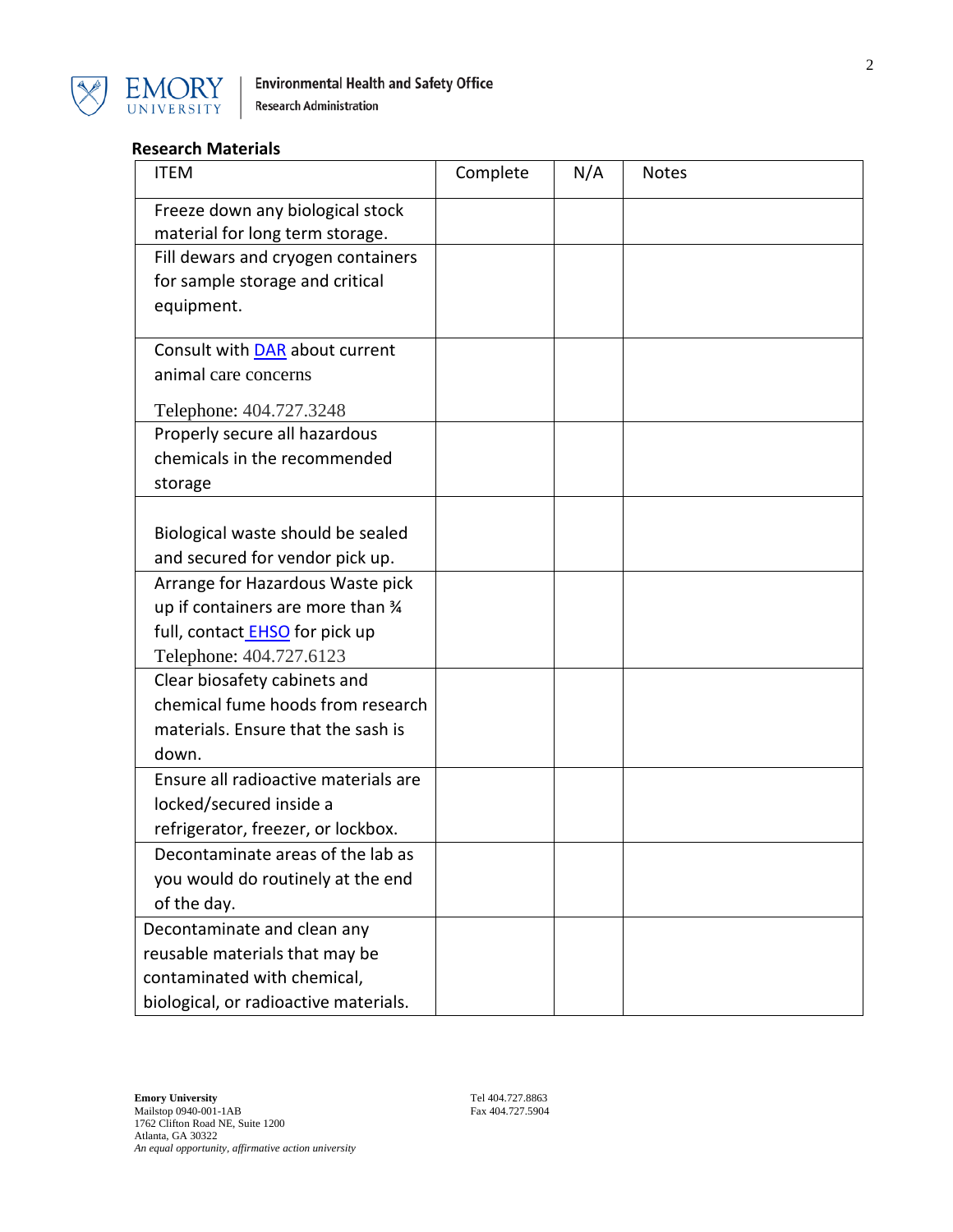

# **Physical Hazards\*:**

| <b>ITEM</b>                          | Complete | N/A | <b>Notes</b> |
|--------------------------------------|----------|-----|--------------|
| Ensure all gas valves are closed.    |          |     |              |
| Turn off appliances, computers, hot  |          |     |              |
| plates, ovens, and other             |          |     |              |
| equipment. Unplug equipment, if      |          |     |              |
| possible.                            |          |     |              |
| Elevate equipment, materials, and    |          |     |              |
| supplies, including electrical wires |          |     |              |
| and chemicals, off of the floor to   |          |     |              |
| protect against flooding from        |          |     |              |
| broken pipes.                        |          |     |              |
| Inspect all equipment requiring      |          |     |              |
| uninterrupted power for electricity  |          |     |              |
| supplied through an Uninterrupted    |          |     |              |
| Power Supply (UPS) and by            |          |     |              |
| emergency power (emergency           |          |     |              |
| generator).                          |          |     |              |

## **Equipment:**

| <b>ITEM</b>                                                                         | Complete | N/A | <b>Notes</b> |
|-------------------------------------------------------------------------------------|----------|-----|--------------|
| Check that the refrigerator, freezer,<br>and incubator doors are tightly<br>closed. |          |     |              |
| Review proper shut down<br>procedures and measures to<br>prevent surging.           |          |     |              |
| Shut down and unplug sensitive<br>electric equipment.                               |          |     |              |